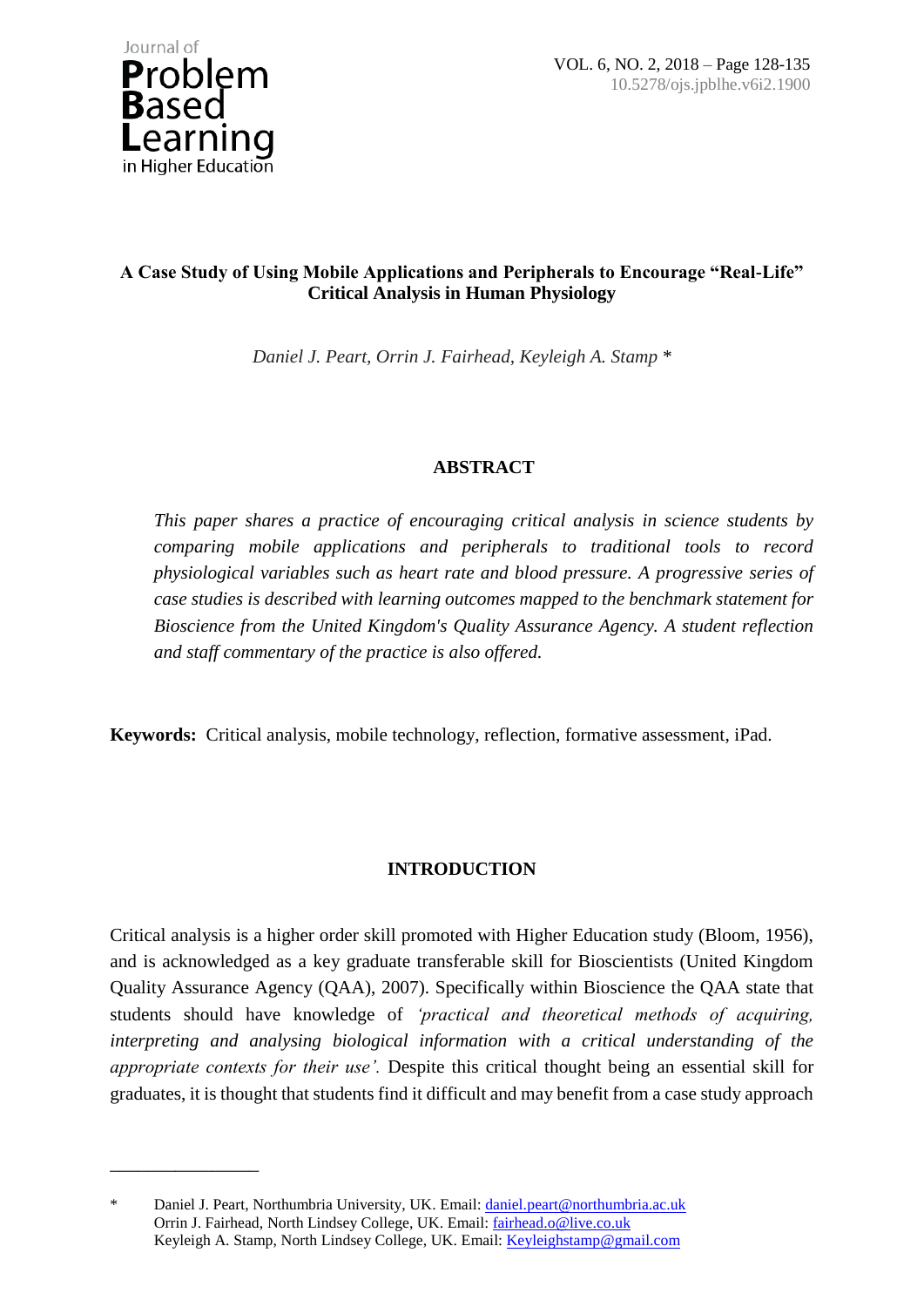to provide context (Herreid et al., 2012). This paper describes a case study approach to developing critical thinking skills in Human Physiology through problem based learning.

## **CONTEXT**

Mobile health (mHealth) is a fast developing area of electronic health (eHealth), and there is now a vast array of mobile health applications (Apps) providing information for a range of health conditions (Martinez-Perez et al., 2013). Furthermore Torous et al., (2004) discovered that more than half of patients are interested in using such applications to learn and inquire about their health. However it must be considered that although some Apps are produced by recognised organisations from the relevant field, the development and sharing of these Apps is, as with some other information on the internet, often unsolicited and can be produced by anyone. This raises an issue in the quality, accuracy and reliability of the information that the general public can access on their mobile devices. In addition to the Apps that act as directories of information, some Apps also claim to collect and interpret physiological measures but offer no information as to their accuracy and reliability. This fact formed the basis of our case study, presented as a staggered approach in the following section.

### **APPROACH**

Stage 1: Staff from the teaching team conducted a research study that acted to validate a number of freely available Apps that claimed to measure resting heart rate (Peart et al., 2014). A class of fifteen level 5 (second year undergraduate) Bioscience and Biochemistry students were introduced to the Apps in a research skills module and then the tutor shared the published article for the group to read. In a subsequent session the tutor facilitated a class discussion that critically analysed the research, and placed into context some of the methods of critical analysis and statistical analysis covered as indicative content for the module. Based on the discussion points students were invited to assist the staff team devise a follow up study.

Stage 2: A group of four students accepted the opportunity to work with the staff team on the second research project (Peart et al., 2015) in a formative manner. The students attended a meeting with the lead researcher to discuss a research design and methodology, which included considerations for reliability, validity and confounding variables. Following this the students were tasked with critiquing the proposed method and making any suggestions. Being involved from study conception also provided the students the opportunity to witness the process of applying for ethical clearance and participant recruitment. Their contribution to the project ended once all data had been collected.

Stage 3: Two of the students involved with step two enquired with the lead researcher about the opportunity to complete an internal work placement, with the aim of validating the accuracy of a mobile peripheral that the department had purchased but had yet to assess (Withings Wireless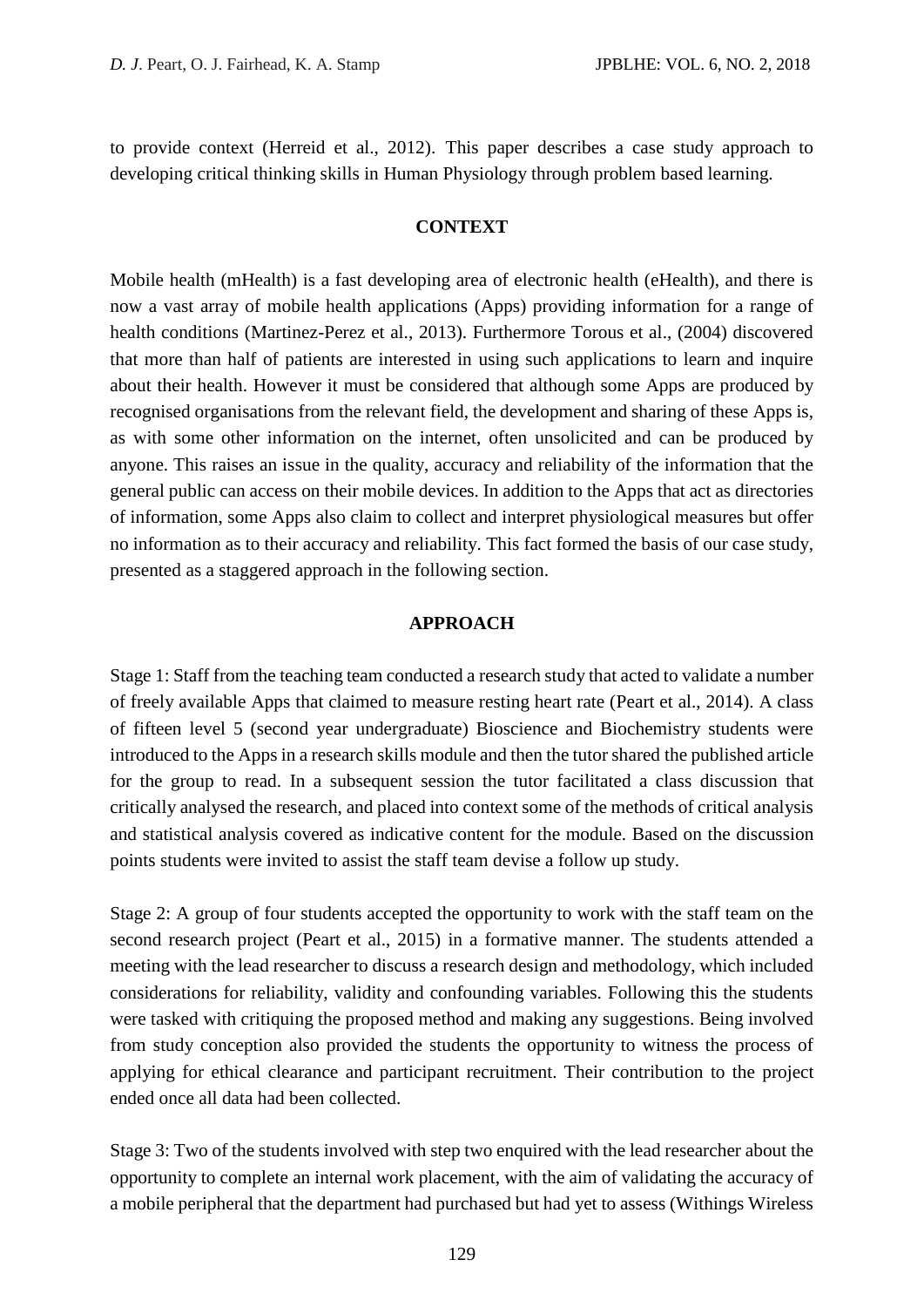Blood Pressure Monitor). The students worked together as a research team to propose and justify a methodology to the staff team, collect the data autonomously without staff assistance, and analyse and present the data in a report along with relevant conclusions. The next section presents a reflection on the process from the student perspective.

## **STUDENT REFLECTIONS**

*'Initially we agreed to partake in the research to achieve required placement hours. However during the research aspects beneficial to our personal development were identified and the project became more than just a work placement. We primarily hoped we would gain basic research skills and possibly an insight into research outside of a classroom environment.* 

*We assisted Dr. Peart in a research study likening the sensitivity of three blood pressure (BP) monitors, in the hope of assessing the sensitivity of the Withings' Bluetooth BP monitor. The skills gained during this research included research and transferable skills alike, which are learnt in one area and can be directly applied to numerous other scientific areas (OECD, 2012). One particular skill gained was the use of Microsoft Excel for inputting data and statistical analysis. Once data was inputted we were given advice on how to statistically analyse the data and then left to our own devices, which was challenging but proved fruitful.* 

*Once we had worked out the coefficient of variance for the measurements there was a sense of accomplishment. Statistical analysis was not a skill we felt we had developed earlier in the programme. Statistical analysis is an important skill within research, which Sunal et al (2004) stated many undergraduates lack, and is also crucial when reading and comprehending results from other publications (Bauer, 2009).*

*According to the QAA (2007), bioscientists should have developed sufficient personal development skills including the ability to critically appraise their own and others work, identify and apply concepts or principles and acquire enough evidence to devise and test hypotheses. We feel all of those skills were enhanced, particularly within the research due to the need to devise our own hypothesis based on previous research.* 

*Although we were both theoretically familiar with the procedure of testing BP using a manual sphygmomanometer, in practice only one of us felt confident enough to execute it practically. In hindsight we felt this particular issue could have been prevented prior to data collection with more meticulous practice, ensuring a smoother execution (Monsen and Horn, 2008). We feel time could have been taken prior to data collection to practice a basic, yet important clinical testing procedure.*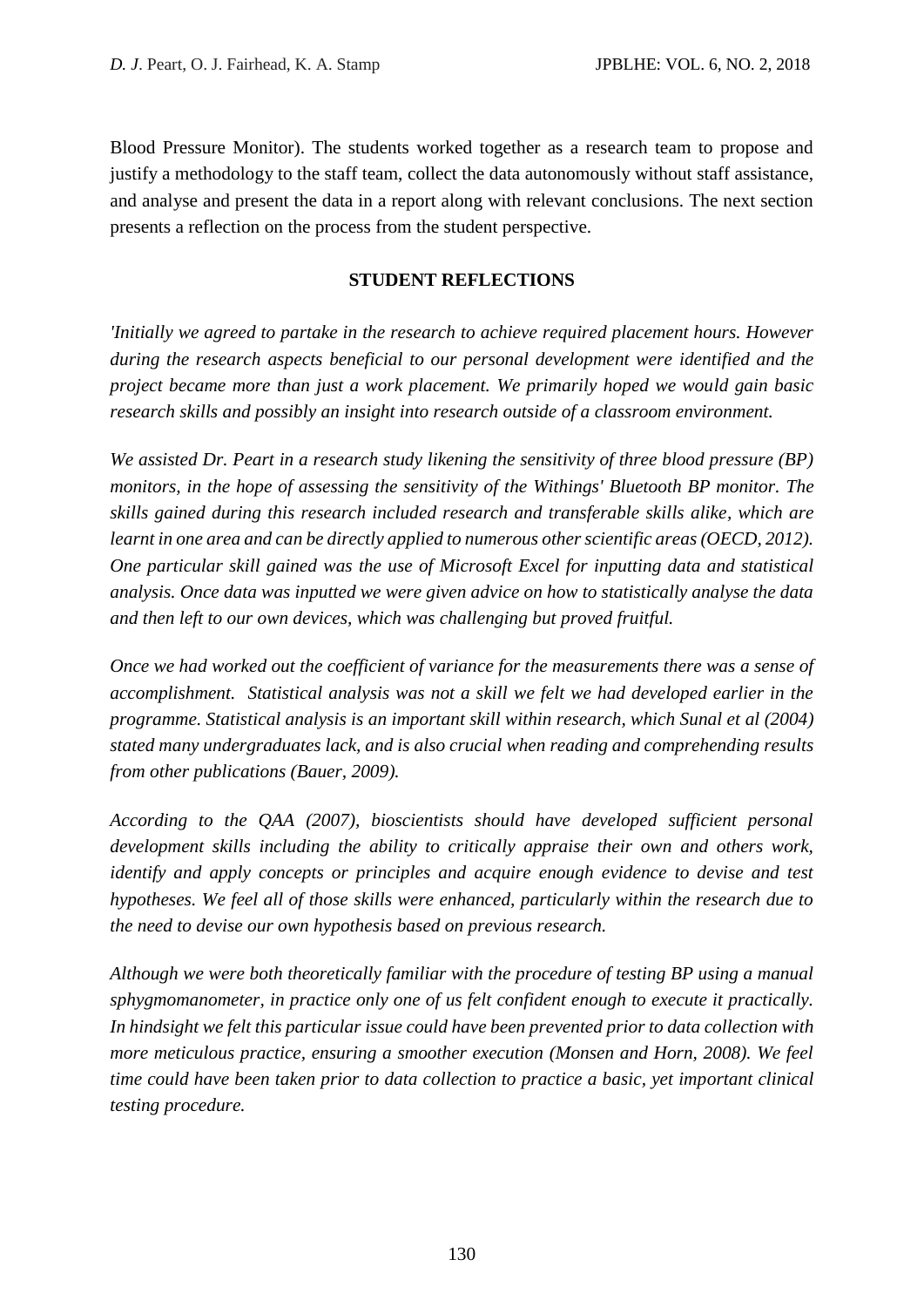*During this research we effectively integrated ourselves into a multidisciplinary team and demonstrated the ability to work intuitively and in accordance with demands of applied practice. Although many of the skills mentioned throughout could have been acquired in different ways other than this research project (e.g. by reading how to statistically analyse data using excel), we feel the overall experience was key to our personal development. Research allows undergraduates to understand how the industry works (Castanho and Güner-Akdogan, 2012) and the problematic occurrences encountered gave us a realistic expectation and reiterated that not everything goes according to plan every time.'* 

## **DISCUSSION AND CONCLUSION**

Stage 1 exposed all students enrolled in the module to the concept of critical analysis, and the presence of the author and technology used in the discussed paper allowed students to put the paper into context. The purpose of this session in the scheme of the module was to facilitate student understanding of research articles. Stage 2 was a voluntary form of formative assessment that was less passive and rather more inquiry based as students were encouraged to begin with a question, investigate a solution and discuss discoveries with other students (Savery, 2006). Such activities may facilitate student learning in context (i.e. outside of the classroom) and meet more of the suggested outcomes from the QAA (Table 1).

### **Table 1. Mapping the three stages of student participation to the QAA Benchmark Statement for Biosciences**

| Stage 1 |  |  |
|---------|--|--|
|         |  |  |

*Subject knowledge and understanding*

 Understanding the applicability of the biosciences to the careers to which graduates will be progressing.

*Subject-specific skills*

- The ability to read and use appropriate literature with a full and critical understanding, while addressing such questions as content, context, aims, objectives, quality of information, and its interpretation and application
- Critical and analytical skills: a recognition that statements should be tested and that evidence is subject to assessment and critical evaluation

#### **Stage 2**

*Subject knowledge and understanding*

 Understanding the applicability of the biosciences to the careers to which graduates will be progressing.

*Subject-specific skills*

- The ability to read and use appropriate literature with a full and critical understanding, while addressing such questions as content, context, aims, objectives, quality of information, and its interpretation and application
- Critical and analytical skills: a recognition that statements should be tested and that evidence is subject to assessment and critical evaluation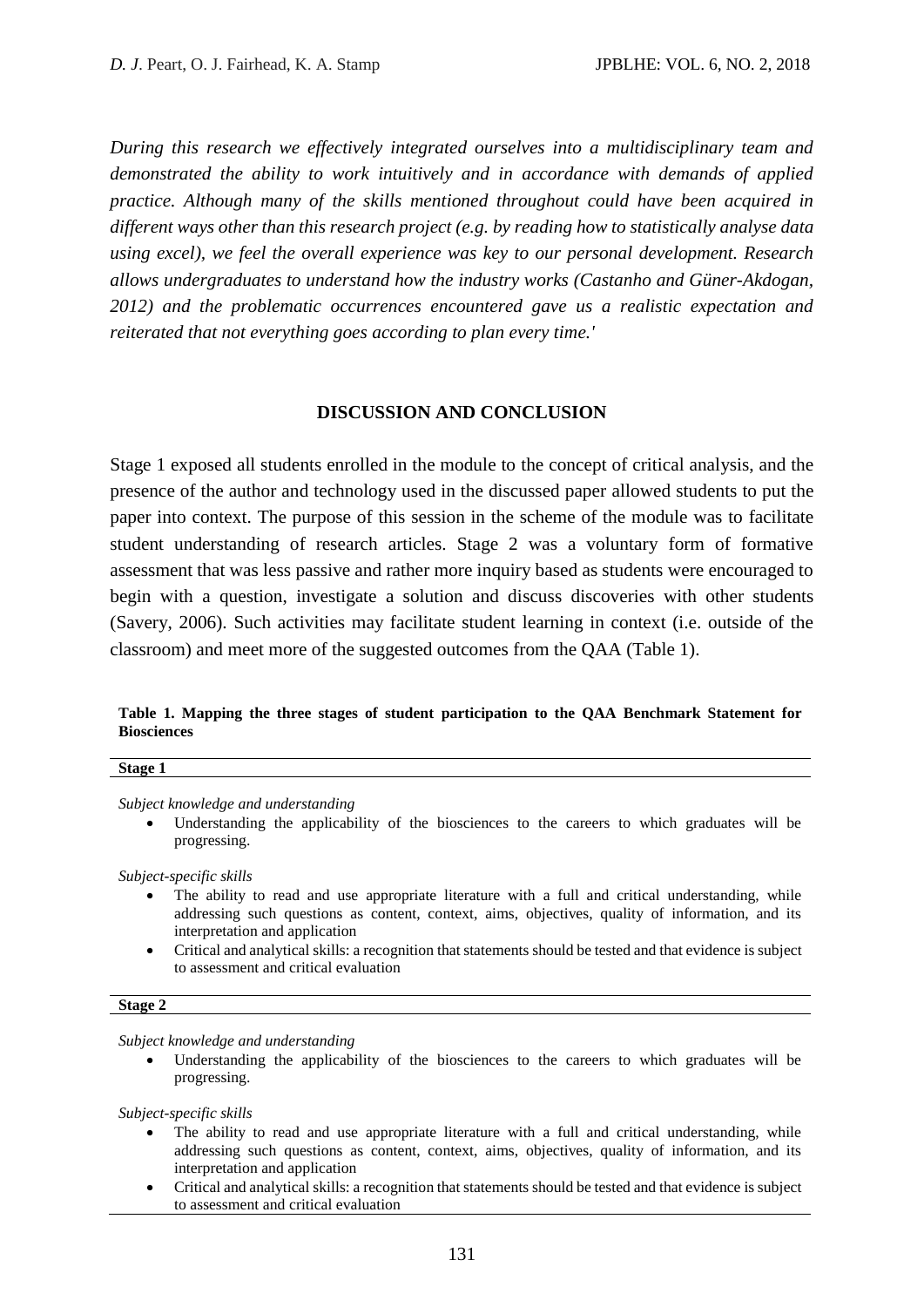#### *Intellectual skills*

- Apply subject knowledge and understanding to address familiar and unfamiliar problems
- Recognise the moral and ethical issues of investigations and appreciate the need for ethical standards and professional codes of conduct.

#### Practical skills

- Design, plan, conduct and report on investigations, which may involve primary or secondary data (eg from a survey database). These data may be obtained through individual or group projects
- Undertake field and/or laboratory investigations of living systems in a responsible, safe and ethical manner. For example, students must pay due attention to risk assessment, relevant health and safety regulations, issues relating to animal welfare and procedures for obtaining informed consent.

#### *Communication, presentation and information technology skills*

- Cite and reference work in an appropriate manner, including the avoidance of plagiarism
- Use the internet and other electronic sources critically as a means of communication and a source of information.

#### **Stage 3**

#### *Subject knowledge and understanding*

- Understanding the applicability of the biosciences to the careers to which graduates will be progressing.
- Methods of acquiring, interpreting and analysing biological information with a critical understanding of the appropriate contexts for their use through the study of texts, original papers, reports and data sets

#### *Subject-specific skills*

- The ability to read and use appropriate literature with a full and critical understanding, while addressing such questions as content, context, aims, objectives, quality of information, and its interpretation and application
- Critical and analytical skills: a recognition that statements should be tested and that evidence is subject to assessment and critical evaluation
- The ability to think independently, set tasks and solve problems.

#### *Graduate and transferable skills*

- Practical skills
- Numeracy skills
- Interpersonal and teamwork skills

#### *Intellectual skills*

- Apply subject knowledge and understanding to address familiar and unfamiliar problems
- Recognise the moral and ethical issues of investigations and appreciate the need for ethical standards and professional codes of conduct.

#### *Practical skills*

- Design, plan, conduct and report on investigations, which may involve primary or secondary data (eg from a survey database). These data may be obtained through individual or group projects
- Undertake field and/or laboratory investigations of living systems in a responsible, safe and ethical manner. For example, students must pay due attention to risk assessment, relevant health and safety regulations, issues relating to animal welfare and procedures for obtaining informed consent.

#### *Numeracy skills*

- Carry out sample selection; record and analyse data in the field and/or the laboratory; ensure validity, accuracy, calibration, precision, replicability and highlight uncertainty during collection
- Prepare, process, interpret and present data, using appropriate qualitative and quantitative techniques, statistical programmes, spreadsheets and programs for presenting data visually
- Solve problems by a variety of methods, including the use of computers.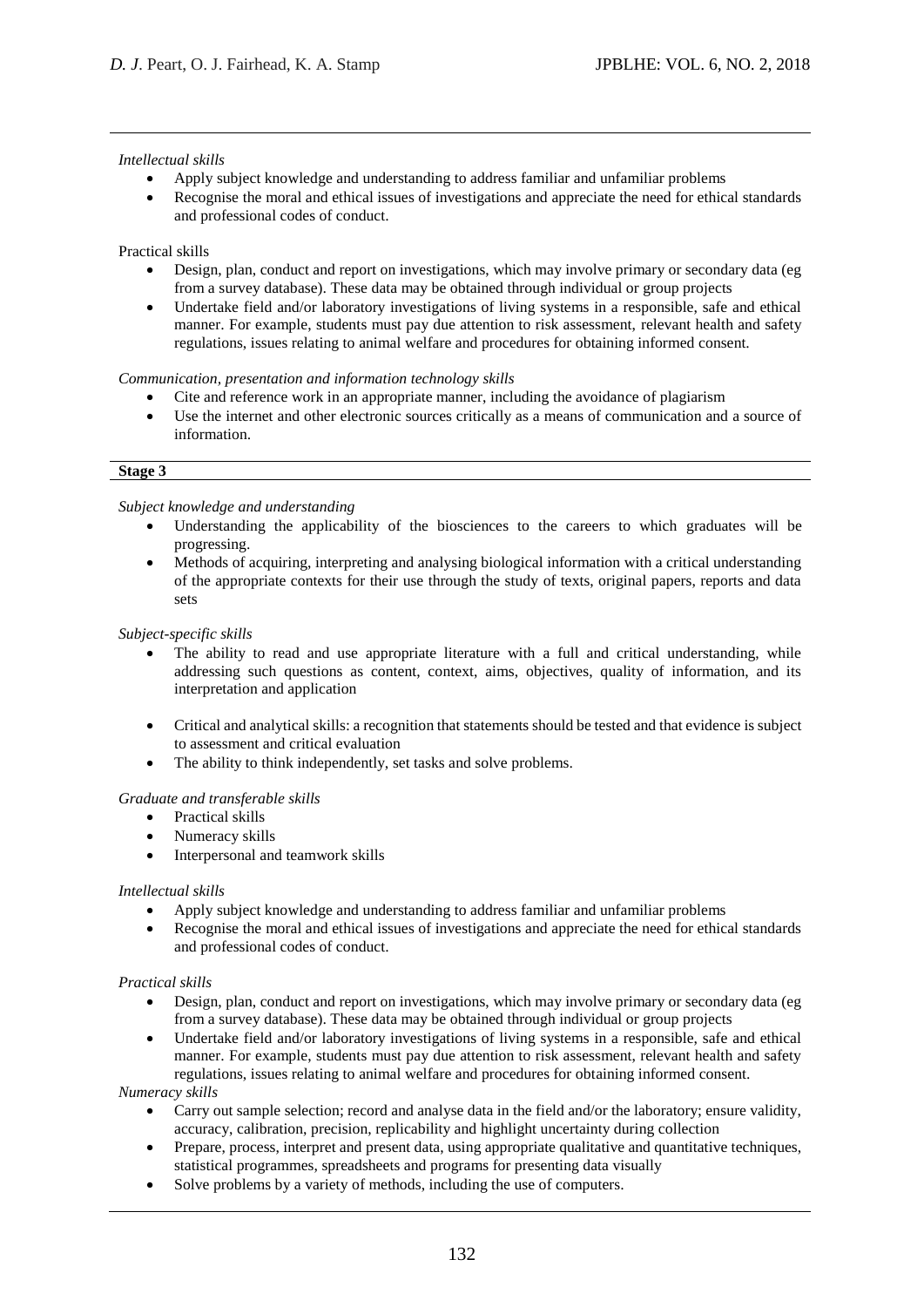*Communication, presentation and information technology skills*

- Cite and reference work in an appropriate manner, including the avoidance of plagiarism
- Use the internet and other electronic sources critically as a means of communication and a source of information.

*Interpersonal and teamwork skills*

- Identify individual and collective goals and responsibilities and perform in a manner appropriate to these roles, in particular those being developed through practical, laboratory and/or field studies
- Recognise and respect the views and opinions of other team members; negotiating skills
- Evaluate performance as an individual and a team member; evaluate the performance of others

Although stage 2 was more interactive for the students and offered more opportunity for development, it was still predominantly staff directed with some independent reading tasks. Stage 3 however placed much more onus on the students, and was an example of problem based learning as the tutor did not provide information related to the problem (Savery, 2006). The students had to work together as a team to identify literature that would provide a rationale for the research (e.g. Pavlik et al., 2000, Ostchega et al., 2012, Myers et al., 2008, Handler, 2009), and identify similar previous research (e.g. Topuchain, 2014) with which they could justify their chosen methodology. Data collection itself promoted a recurrent approach to practicing skills from other modules, and the analysis of the data also reinforced skills from earlier in the programme (e.g. applied statistical analysis and use of spread sheets). Furthermore the reflection offered in this article encouraged the students to take time to consider how their actions have supported their own learning, and not simply complete the task and move on to something else.

In summary this article shares a series of interrelated case studies that progresses from passive classroom learning to more active inquiry based learning and finally an example of independent problem based learning, with the aim to encourage critical analysis in Bioscience students. The progression of potential learning outcomes have been mapped to the QAA benchmark statement for Biosciences in Table 1, providing evidence of a tiered approach to learning the same topic. Whilst this approach has been considered successful by the teaching team it could be considered that it is not necessarily inclusive across the whole cohort as only 4/15 students participated in stage 2, and only 2/15 students participated in stage 3. Moreover an argument can be made that the students volunteering for stages 2 and 3 may not necessarily be the students who needed encouragement and extra support to develop their critical analysis skills. Methods of initiating and maintaining student enthusiasm for voluntary formative work need to be considered.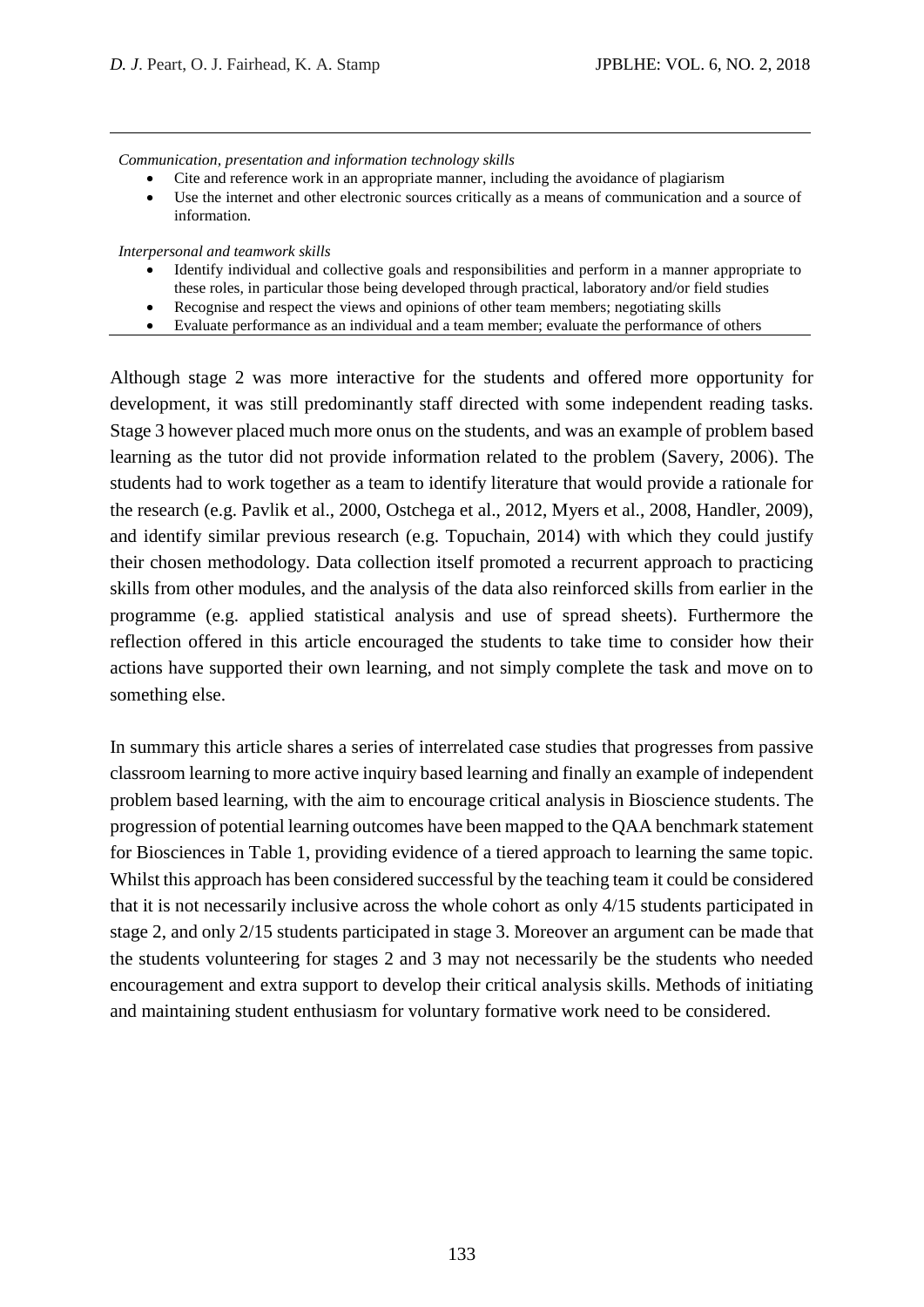### **References**

- Bauer C. J. (2009). *Statistical analysis for decision makers in healthcare, (2nd ed.)*. CRC Press.
- Bloom, B. S., Englehart, M. B., Furst, E. J., Hill, W. H., & Krathwohl, D. R. (1956). *Taxonomy of educational objectives The classification of educational goals. Handbook I: Cognitive domain*. New York: Longman Green.
- Castanho, M. A. R. B., & Güner-Akdogan, G. (2012). *The researching, teaching and learning triangle*. Springer Science and Business Media, LLC.
- Handler, J. (2009). The importance of accurate blood pressure measurement. *The Permanente Journal,* 13(3), 51. URL:<https://www.ncbi.nlm.nih.gov/pmc/articles/PMC2911816/>
- Herreid, C. F., Schiller, N. A., & Herreid, K. F. (2012). *Science stories: Using case studies to teach critical thinking*. NSTA Press.
- Martínez-Pérez, B., de la Torre-Díez, I., & López-Coronado, M. (2013). Mobile health applications for the most prevalent conditions by the World Health Organization: Review and analysis. *Journal of Medical Internet Research,* 15(6), 120. URL: <http://www.jmir.org/2013/6/e120/>
- Monsen, R. E., & Horn V. L. (2008). *Research: Successful approaches, (3rd ed.)*. American Dietetic Association.
- Myers, M. G., McInnis, N. H., Fodor, G. J., & Leenen. F., H. (2008). Comparison between an automated and manual sphygmomanometer in a population survey. *American Journal of Hypertension,* 21(3), 280-283. URL: [https://academic.oup.com/ajh/article/21/3/280/102189/Comparison-Between-an-](https://academic.oup.com/ajh/article/21/3/280/102189/Comparison-Between-an-Automated-and-Manual)[Automated-and-Manual](https://academic.oup.com/ajh/article/21/3/280/102189/Comparison-Between-an-Automated-and-Manual)
- OECD. (2012). *Transferable Skills Training for Researchers: Supporting career development and research.* OECD Publishing.
- Ostchega, Y., Zhang, G., Sorlie, P., Hughes, J. P., Reed-Gillette, D. S., Nwankwo, T., & Yoon, S. (2012). Blood pressure randomized methodology study comparing automatic oscillometric and mercury sphygmomanometer devices: National Health and Nutrition Examination Survey, 2009–2010. *National Health Statistics Reports,* 59(5), 1-16.
- Pavlik, V. N., Hyman, D. J., & Toronjo, C. (2000). Comparison of Automated and Mercury Column Blood Pressure Measurements in Health Care Settings. *Journal of Clinical Hypertension,* 2(2), 81-86. URL:<https://www.ncbi.nlm.nih.gov/pubmed/11416630>
- Peart, D. J., Shaw, M. P., & Rowley, C. G. (2014). Validity of freely available mobile applications for recording resting heart rate. *Annals of Biological Research* 5(12), 11- 15.